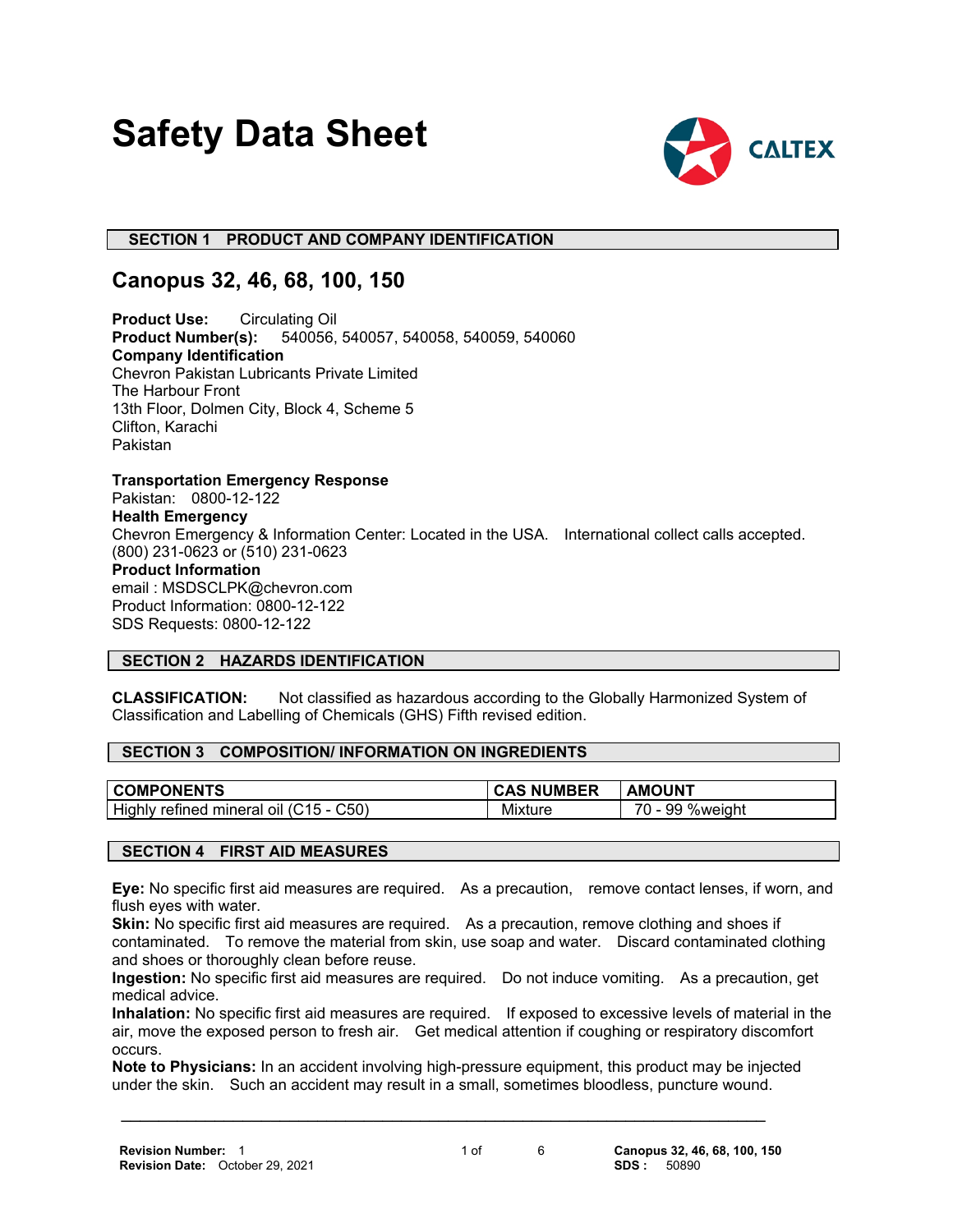However, because of its driving force, material injected into a fingertip can be deposited into the palm of the hand. Within 24 hours, there is usually a great deal of swelling, discoloration, and intense throbbing pain. Immediate treatment at a surgical emergency center is recommended.

#### **IMMEDIATE HEALTH EFFECTS**

**Eye:** Not expected to cause prolonged or significant eye irritation.

**Skin:** High-Pressure Equipment Information: Accidental high-velocity injection under the skin of materials of this type may result in serious injury. Seek medical attention at once should an accident like this occur. The initial wound at the injection site may not appear to be serious at first; but, if left untreated, could result in disfigurement or amputation of the affected part.

 Contact with the skin is not expected to cause prolonged or significant irritation. Contact with the skin is not expected to cause an allergic skin response. Not expected to be harmful to internal organs if absorbed through the skin.

**Ingestion:** Not expected to be harmful if swallowed.

**Inhalation:** Not expected to be harmful if inhaled. Contains a petroleum-based mineral oil. May cause respiratory irritation or other pulmonary effects following prolonged or repeated inhalation of oil mist at airborne levels above the recommended mineral oil mist exposure limit. Symptoms of respiratory irritation may include coughing and difficulty breathing.

#### **DELAYED OR OTHER HEALTH EFFECTS:** Not classified

#### **SECTION 5 FIRE FIGHTING MEASURES**

**EXTINGUISHING MEDIA:** Use water fog, foam, dry chemical or carbon dioxide (CO2) to extinguish flames.

**Unusual Fire Hazards:** Leaks/ruptures in high pressure system using materials of this type can create a fire hazard when in the vicinity of ignition sources (eg. open flame, pilot lights, sparks, or electric arcs).

#### **PROTECTION OF FIRE FIGHTERS:**

**Fire Fighting Instructions:** This material will burn although it is not easily ignited. See Section 7 for proper handling and storage. For fires involving this material, do not enter any enclosed or confined fire space without proper protective equipment, including self-contained breathing apparatus. **Combustion Products:** Highly dependent on combustion conditions. A complex mixture of airborne solids, liquids, and gases including carbon monoxide, carbon dioxide, and unidentified organic compounds will be evolved when this material undergoes combustion.

#### **SECTION 6 ACCIDENTAL RELEASE MEASURES**

**Protective Measures:** Eliminate all sources of ignition in vicinity of spilled material.

**Spill Management:** Stop the source of the release if you can do it without risk. Contain release to prevent further contamination of soil, surface water or groundwater. Clean up spill as soon as possible, observing precautions in Exposure Controls/Personal Protection. Use appropriate techniques such as applying non-combustible absorbent materials or pumping. Where feasible and appropriate, remove contaminated soil. Place contaminated materials in disposable containers and dispose of in a manner consistent with applicable regulations.

**Reporting:** Report spills to local authorities as appropriate or required.

### **SECTION 7 HANDLING AND STORAGE**

**General Handling Information:** Avoid contaminating soil or releasing this material into sewage and drainage systems and bodies of water.

**Precautionary Measures:** DO NOT USE IN HIGH PRESSURE SYSTEMS in the vicinity of flames, sparks and hot surfaces. Use only in well ventilated areas. Keep container closed. **Static Hazard:** Electrostatic charge may accumulate and create a hazardous condition when handling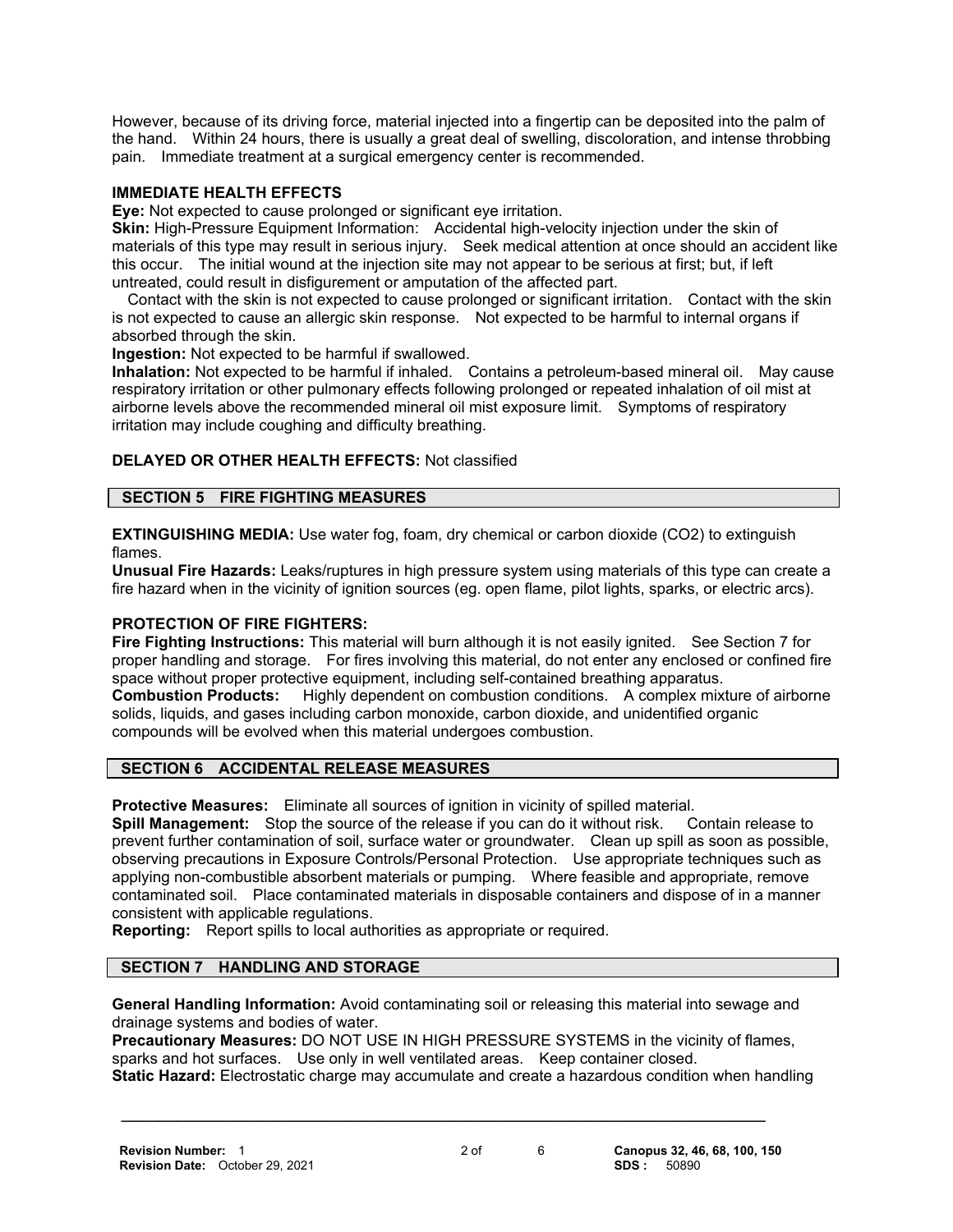this material. To minimize this hazard, bonding and grounding may be necessary but may not, by themselves, be sufficient. Review all operations which have the potential of generating and accumulating an electrostatic charge and/or a flammable atmosphere (including tank and container filling, splash filling, tank cleaning, sampling, gauging, switch loading, filtering, mixing, agitation, and vacuum truck operations) and use appropriate mitigating procedures.

**Container Warnings:** Container is not designed to contain pressure. Do not use pressure to empty container or it may rupture with explosive force. Empty containers retain product residue (solid, liquid, and/or vapor) and can be dangerous. Do not pressurize, cut, weld, braze, solder, drill, grind, or expose such containers to heat, flame, sparks, static electricity, or other sources of ignition. They may explode and cause injury or death. Empty containers should be completely drained, properly closed, and promptly returned to a drum reconditioner or disposed of properly.

# **SECTION 8 EXPOSURE CONTROLS/PERSONAL PROTECTION**

#### **GENERAL CONSIDERATIONS:**

Consider the potential hazards of this material (see Section 2), applicable exposure limits, job activities, and other substances in the work place when designing engineering controls and selecting personal protective equipment. If engineering controls or work practices are not adequate to prevent exposure to harmful levels of this material, the personal protective equipment listed below is recommended. The user should read and understand all instructions and limitations supplied with the equipment since protection is usually provided for a limited time or under certain circumstances.

#### **ENGINEERING CONTROLS:**

Use in a well-ventilated area.

#### **PERSONAL PROTECTIVE EQUIPMENT**

**Eye/Face Protection:** No special eye protection is normally required. Where splashing is possible, wear safety glasses with side shields as a good safety practice.

**Skin Protection:** No special protective clothing is normally required. Where splashing is possible, select protective clothing depending on operations conducted, physical requirements and other substances in the workplace. Suggested materials for protective gloves include: 4H (PE/EVAL), Nitrile Rubber, Silver Shield, Viton.

**Respiratory Protection:** No respiratory protection is normally required. If user operations generate an oil mist, determine if airborne concentrations are below the occupational exposure limit for mineral oil mist. If not, wear an approved respirator that provides adequate protection from the measured concentrations of this material. For air-purifying respirators use a particulate cartridge.

Use a positive pressure air-supplying respirator in circumstances where air-purifying respirators may not provide adequate protection.

#### **Occupational Exposure Limits:**

| <b>Component</b>                            | Country/<br><b>Agency</b> | Form | <b>TWA</b>       | <b>STEL</b>         | Ceiling | <b>Notation</b> |
|---------------------------------------------|---------------------------|------|------------------|---------------------|---------|-----------------|
| Highly refined mineral oil<br>$(C15 - C50)$ | <b>ACGIH</b>              | --   | $5 \text{ mg/m}$ | $10 \text{ ma/m}$ 3 | $-$     | $- -$           |

Consult local authorities for appropriate values.

# **SECTION 9 PHYSICAL AND CHEMICAL PROPERTIES**

#### **Attention: the data below are typical values and do not constitute a specification.**

 **\_\_\_\_\_\_\_\_\_\_\_\_\_\_\_\_\_\_\_\_\_\_\_\_\_\_\_\_\_\_\_\_\_\_\_\_\_\_\_\_\_\_\_\_\_\_\_\_\_\_\_\_\_\_\_\_\_\_\_\_\_\_\_\_\_\_\_\_\_**

**Color:** Colorless to yellow **Physical State:** Liquid **Odor:** Petroleum odor **Odor Threshold:** No data available **pH:** Not Applicable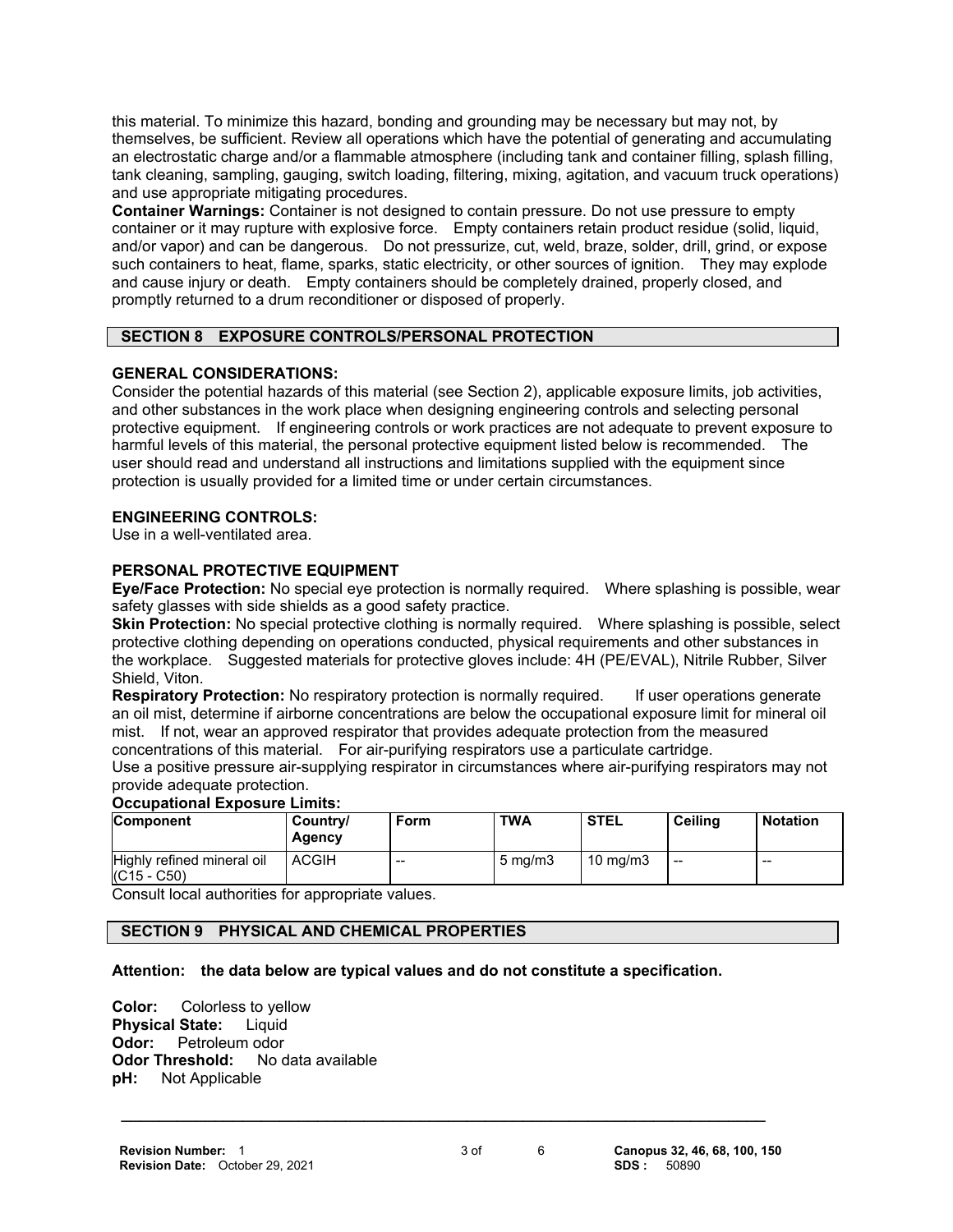**Vapor Pressure:** No data available **Vapor Density (Air = 1):** No data available **Boiling Point:** No data available **Solubility:** Soluble in hydrocarbons; insoluble in water **Freezing Point:** Not Applicable **Density:** 0.875 kg/l @ 20°C (68°F) (Typical) **Viscosity:** 29.10 mm2/s @ 40°C (104°F) (Minimum) **Octanol/Water Partition Coefficient:** No data available

#### **FLAMMABLE PROPERTIES:**

**Flashpoint:** (Cleveland Open Cup) 200 °C (392 °F) (Minimum) **Autoignition:** No data available **Flammability (Explosive) Limits (% by volume in air):** Lower: Not Applicable Upper: Not Applicable

# **SECTION 10 STABILITY AND REACTIVITY**

**Reactivity:** May react with strong acids or strong oxidizing agents, such as chlorates, nitrates, peroxides, etc.

**Chemical Stability:** This material is considered stable under normal ambient and anticipated storage and handling conditions of temperature and pressure.

**Incompatibility With Other Materials:** Not applicable

**Hazardous Decomposition Products:** None known (None expected) **Hazardous Polymerization:** Hazardous polymerization will not occur.

### **SECTION 11 TOXICOLOGICAL INFORMATION**

**Eye Irritation:** The eye irritation hazard is based on evaluation of data for similar materials or product components.

**Acute Dermal Toxicity:** The acute dermal toxicity hazard is based on evaluation of data for similar materials or product components.

**Skin Irritation:** The skin irritation hazard is based on evaluation of data for similar materials or product components.

**Skin Sensitization:** The skin sensitization hazard is based on evaluation of data for similar materials or product components.

**Acute Oral Toxicity:** The acute oral toxicity hazard is based on evaluation of data for similar materials or product components.

**Acute Inhalation Toxicity:** The acute inhalation toxicity hazard is based on evaluation of data for similar materials or product components. **Acute Toxicity Estimate:** Not Determined

#### **ADDITIONAL TOXICOLOGY INFORMATION:**

This product contains petroleum base oils which may be refined by various processes including severe solvent extraction, severe hydrocracking, or severe hydrotreating. None of the oils requires a cancer warning under the OSHA Hazard Communication Standard (29 CFR 1910.1200). These oils have not been listed in the National Toxicology Program (NTP) Annual Report nor have they been classified by the International Agency for Research on Cancer (IARC) as; carcinogenic to humans (Group 1), probably carcinogenic to humans (Group 2A), or possibly carcinogenic to humans (Group 2B).

 These oils have not been classified by the American Conference of Governmental Industrial Hygienists (ACGIH) as: confirmed human carcinogen (A1), suspected human carcinogen (A2), or confirmed animal carcinogen with unknown relevance to humans (A3).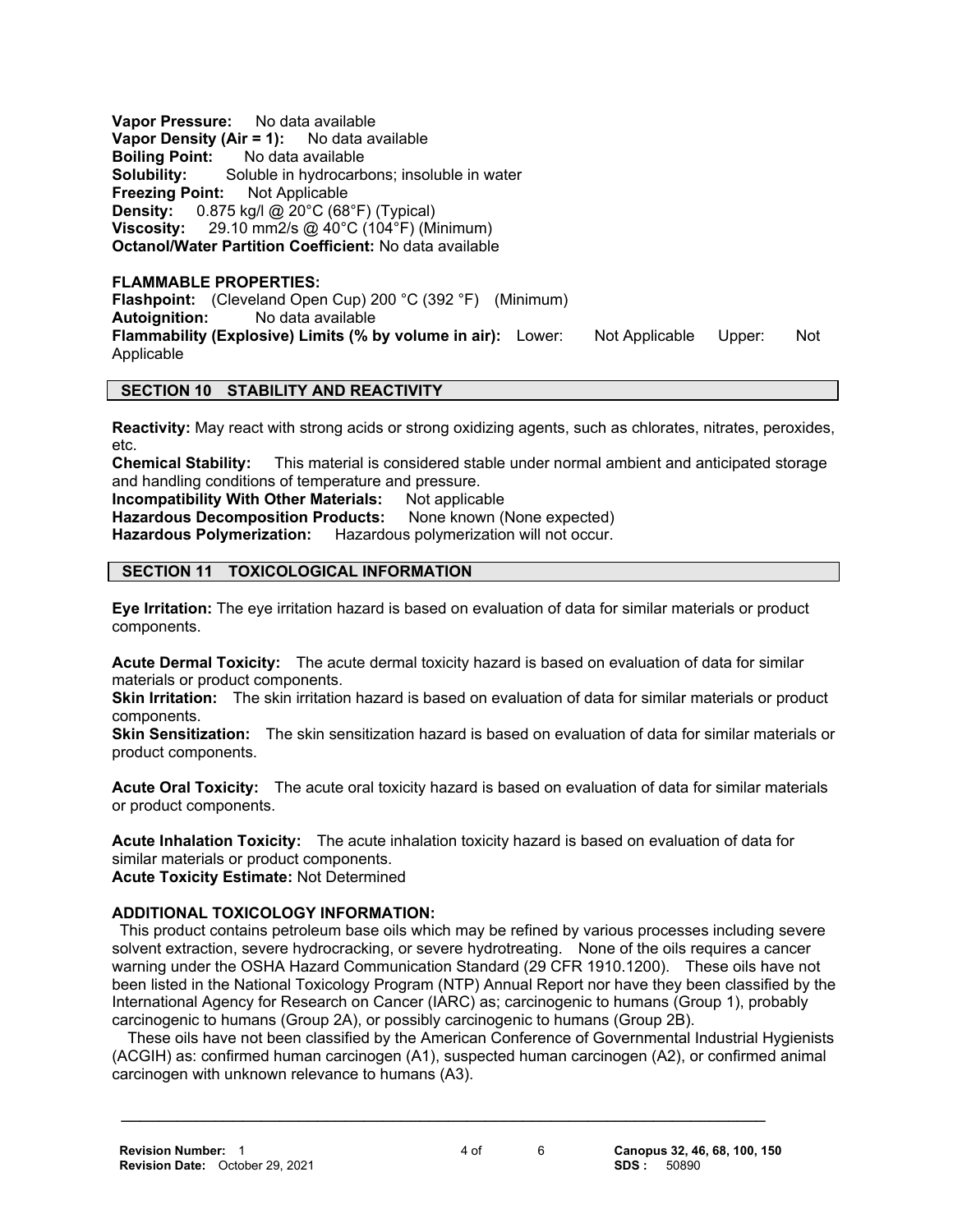#### **SECTION 12 ECOLOGICAL INFORMATION**

#### **ECOTOXICITY**

This material is not expected to be harmful to aquatic organisms.

The product has not been tested. The statement has been derived from the properties of the individual components.

#### **MOBILITY**

No data available.

#### **PERSISTENCE AND DEGRADABILITY**

This material is not expected to be readily biodegradable. The biodegradability of this material is based on an evaluation of data for the components or a similar material.

The product has not been tested. The statement has been derived from the properties of the individual components.

#### **POTENTIAL TO BIOACCUMULATE**

Bioconcentration Factor: No data available. Octanol/Water Partition Coefficient: No data available

#### **SECTION 13 DISPOSAL CONSIDERATIONS**

Use material for its intended purpose or recycle if possible. Oil collection services are available for used oil recycling or disposal. Place contaminated materials in containers and dispose of in a manner consistent with applicable regulations. Contact your sales representative or local environmental or health authorities for approved disposal or recycling methods.

#### **SECTION 14 TRANSPORT INFORMATION**

The description shown may not apply to all shipping situations. Consult 49CFR, or appropriate Dangerous Goods Regulations, for additional description requirements (e.g., technical name) and modespecific or quantity-specific shipping requirements.

**UN Shipping Description:** NOT REGULATED AS DANGEROUS GOODS FOR TRANSPORT UNDER THE UNITED NATIONS MODEL REGULATIONS/RECOMMENDATIONS

**IMO/IMDG Shipping Description:** NOT REGULATED AS DANGEROUS GOODS FOR TRANSPORT UNDER THE IMDG CODE

**ICAO/IATA Shipping Description:** NOT REGULATED AS DANGEROUS GOODS FOR TRANSPORT UNDER ICAO

**Transport in bulk according to Annex II of MARPOL 73/78 and the IBC code:** Not applicable

#### **SECTION 15 REGULATORY INFORMATION**

#### **REGULATORY LISTS SEARCHED:** 01-1=IARC Group 1

 01-2A=IARC Group 2A 01-2B=IARC Group 2B

No components of this material were found on the regulatory lists above.

#### **CHEMICAL INVENTORIES:**